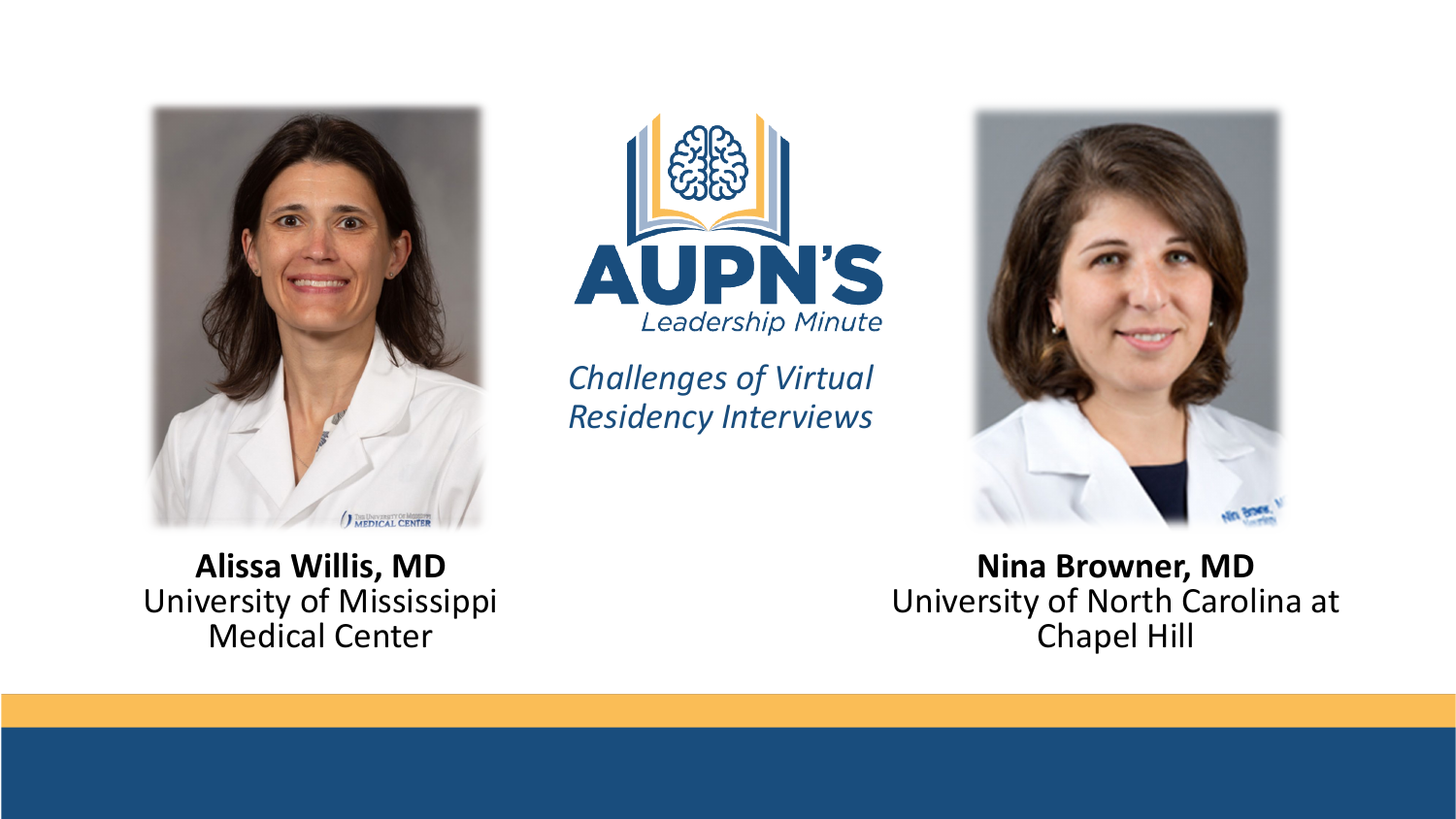# **Challenges of virtual interviews**

#### • **Lack of social informal interactions**

- assign small student groups to small resident groups for virtual informal "get to know you" party (social hour)
- leverage social media (#NeuroTwitterNetwork, #BlackInMedicine, #LatinxInNeuro, #DiversityInMedicine, and @Neuro\_Equity etc.)
- update online presence with formal and informal videos " tour of the hospital", "resident day" etc.
- Be expressive and enthusiastic during the interview

#### • **Technology issues**

- Troubleshoot and have a back up plan in the event of technology failure, such as a telephone call
- Maximize interviewee and interviewer confidentiality by disabling of recording functions, passwords or a virtual waiting room that requires approval by the interviewer to join the meeting
- Adjust the process based on ongoing real-time feedback from all stakeholders

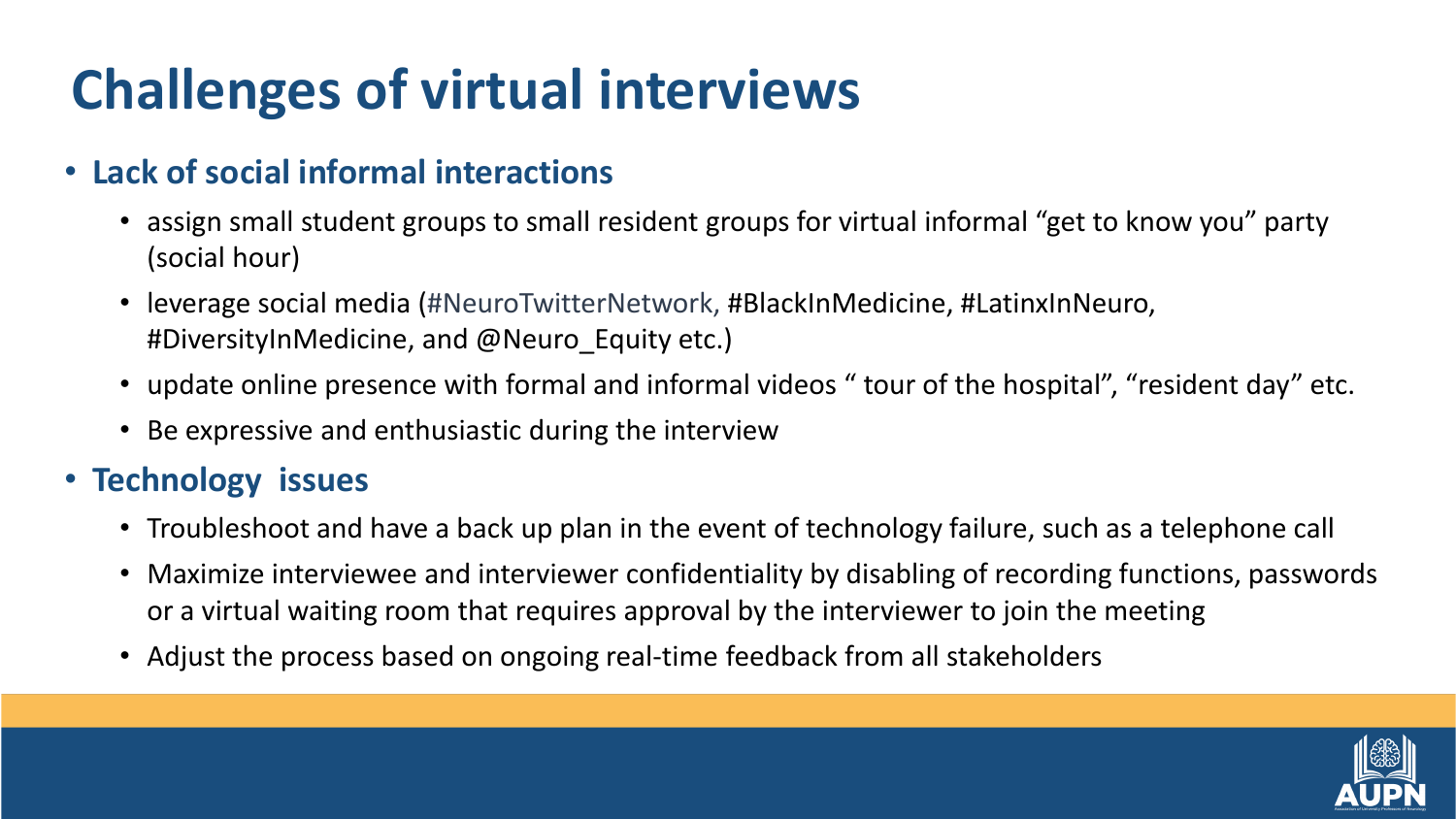## **Challenges of virtual interviews**

- **Inherent differences among candidates in videoconferencing capabilities – the need to create an inclusive virtual environment** 
	- Provide implicit bias training to interviewers and application reviewers
	- Consider use of neutral backgrounds including professional virtual backgrounds
	- Allocate time and resources for technology testing and troubleshooting before the interview day
	- Be flexible to move from one virtual platform to another
	- Provide various interview times to accommodate International and US candidates from different time zones

### • **"Zoom fatigue"**

- Shorter interview day
- Multiple breaks during the interview day
- Clear delineation of required and optional activities